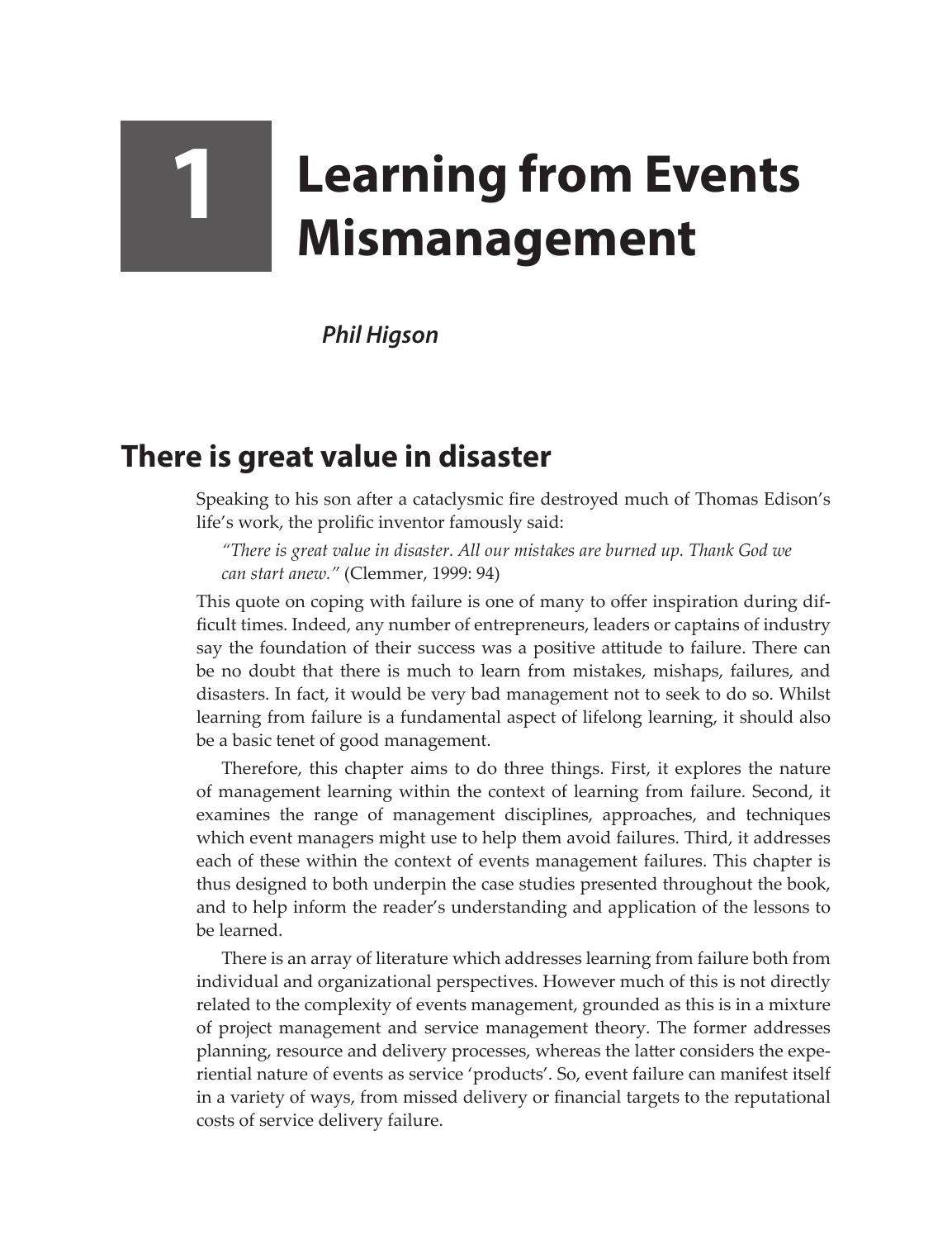One of the earliest authorities on events management, Getz (2002), applied a range of theoretical frameworks to inform our understanding of failed festivals. He identified several common causes of failure, including: "*the weather; lack of corporate sponsorship; overreliance on one source of money; inadequate marketing or promotion; and lack of advance or strategic planning*" (Getz, 2002: 209). Perhaps of more use in the context of this chapter, i.e., management learning from failure, Getz (2002) then broadly categorised the factors which contribute to failed events into five main areas: "*marketing and planning; external forces; human resources; financial resources and organizational culture*" (Carlsen *et al*., 2010: 124). The idea of using a broad range of theoretical frameworks and approaches to better manage events is a theme which will be explored later in this chapter.

No matter how we choose to define or analyse a failure, the critical factor is that we take the necessary steps to learn from it. The real 'value in disaster' comes from what it can teach us, but this is often overlooked. For many managers and organizations, failure is something to be denied, glossed over, or covered up. So, this chapter will conclude with some practical advice to help event managers to learn from mistakes and mishaps. First, it will identify the range of organizational and personal barriers which can hinder such learning. For example, individual and organizational attitudes to failure and learning, organizational culture, poor management/leadership, ego, reputation, or commercial sensitivities. Second, it will suggest strategies to help event managers to overcome these, which is one of the key aims of the book. Drawing on a broad spectrum of management perspectives, it will suggest a range of tools and techniques to help event managers to both learn from mistakes, and plan for future event success. Because as Henry Ford once said:

*"The only real mistake is the one from which we learn nothing."* (Higson & Sturgess, 2021)

## **How managers learn**

This book consists of case studies discussing event failures, broadly structured in accordance with a standard event planning process. The case studies largely address each event, based on published summaries and reflections from those involved in the events, and from those who have researched or reflected on them. It could thus be argued that the book addresses event management learning from a hybrid perspective. It is designed for event management students, lecturers and practitioners, utilising learning from the workplace, in a case study format, based around theoretical planning frameworks.

This hybrid approach seems appropriate given that managers learn in a variety of ways, from formal courses to on-the-job training, to informal 'water-cooler' conversations. Although there are numerous management related courses, some would argue that work-based learning is the most effective form of management education, especially if managers are given the room to make mistakes and learn